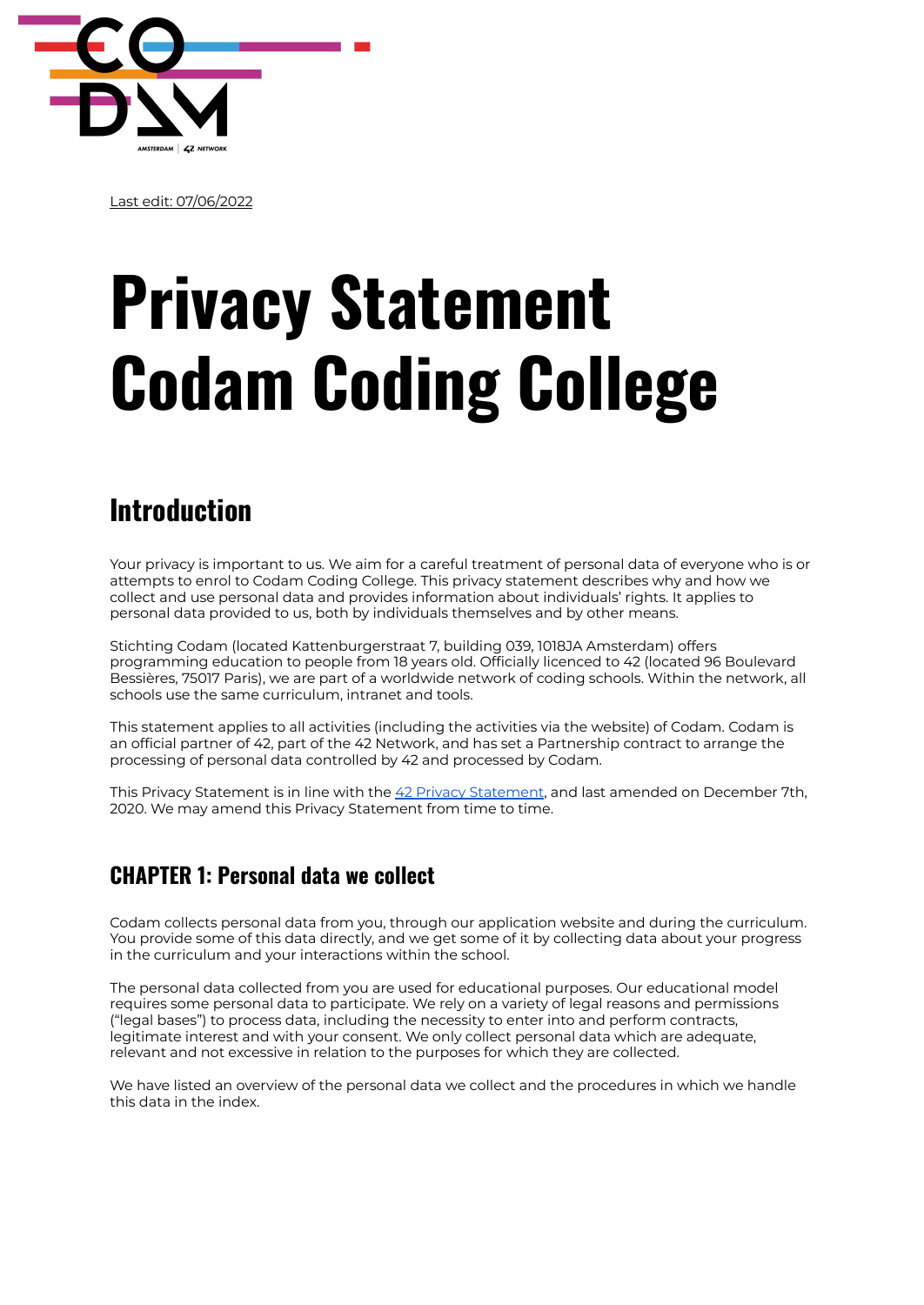## **1.1 Contract**

We collect most of your personal data for the purposes of performing the educational model and fulfilling certain contractual obligations. If you do not provide the personal data listed below, you may not be allowed to attend the programme.

The data we collect depends on the context of your interactions with Codam. We distinguish the following phases in which the data we collect can include but not limited to the following:

#### **1. Use of our website**

- Type of browser or device;
- details of web pages you have visited;
- links you clicked;
- your IP address.

You can find a more detailed description in our Cookie [Statement](https://www.codam.nl/cookies).

#### **2. Registered at the application website**

- Name and address;
- Telephone number, email address;
- Date of birth, sex.

#### **3. Participating in the Selection Piscine (in addition to above)**

- Country of birth;
- Emergency contact (name and telephone number);
- Profile picture;
- Time in school (check-in/check-out);
- Study progress and other study-related data;
- Terminal commands in unmodified Zsh shells:
- Video surveillance within the building;
- Any personal experiences in the event of the student consulting the educational staff.

#### **4. Participating in the curriculum (in addition to above)**

- Study progress and other study-related data;
- Internship contract (company name, salary, evaluations).

### **1.2 Legitimate interest**

Besides the necessity to enter into and perform contracts, we collect and use data based on legitimate interest, such as to carry our general statistics and safeguard the quality of education. To limit privacy impact on the individual, personal data is anonymised before it is used for data analysis.

#### **1.3 Consent**

If none of the above bases for processing apply, then we will request your consent to process certain personal data. An example of a situation for which we could ask for your consent is taking photos/videos. You are free to withdraw your consent at any time.

We also ask you for consent to join the alumni network, in which we save your name, telephone number, email address and graduation level.

And any participation in the Codam Assistance Program is based on consent to process your personal data to review your application for financial assistance.

Please have a look at the overview in annex 1 for the extensive overview.

## **CHAPTER 2: Purpose of collecting personal data**

We collect personal data for the purposes of our service provision, within the framework of education, and in order to execute our peer-to-peer education model.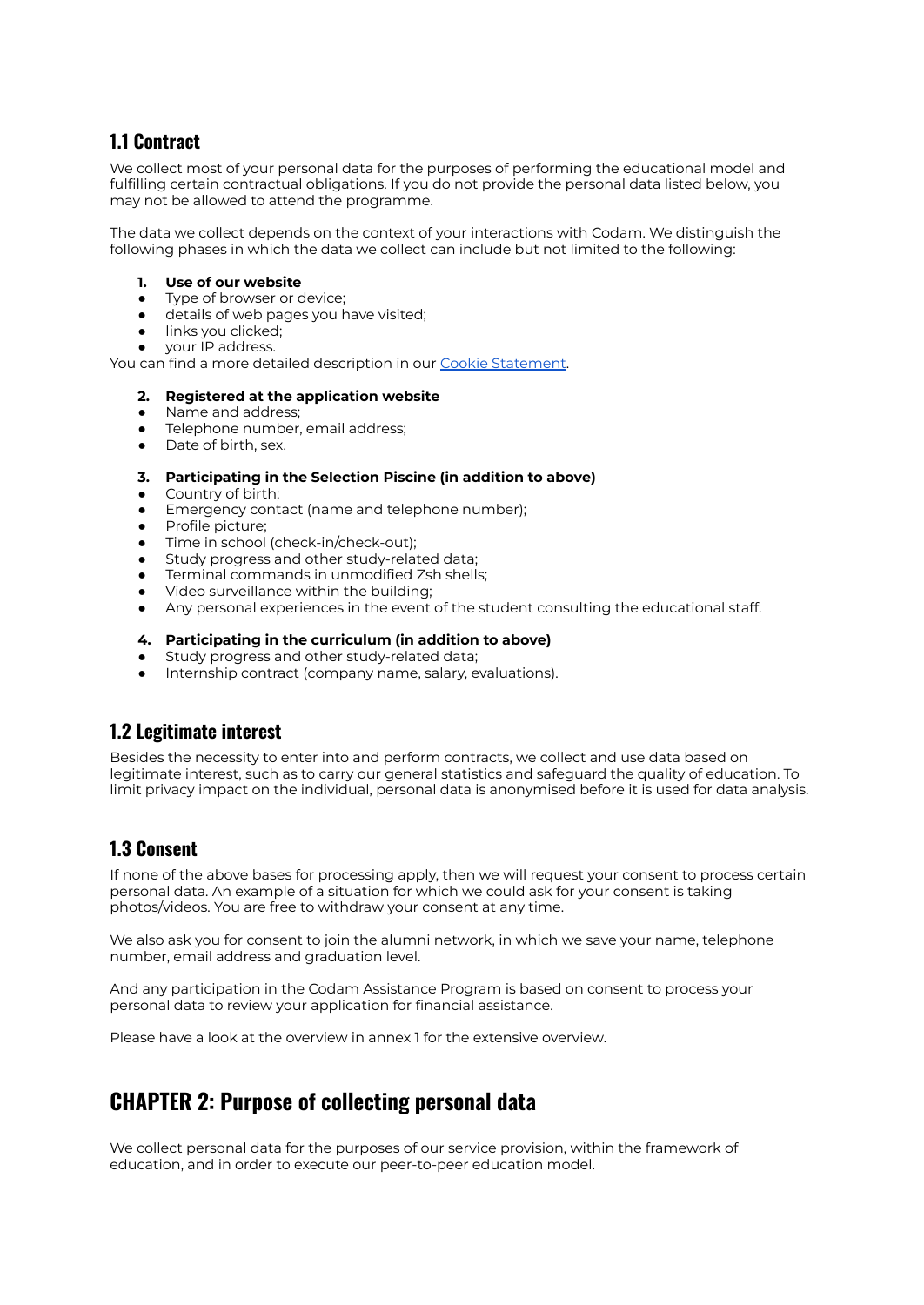Personal data is processed by the following purposes:

- Registration for the purposes of education;
- Administrative purposes, to enable access to the curriculum;
- To manage curriculum details and online services to facilitate study supervision;
- Information purposes:
- Information on your study account, your study status and other (necessary) information from Codam;
- Conducting general statistics:
- Ensure a safe and healthy student environment.

## **CHAPTER 3: Automatic decision making**

We use automated decision making - a decision made about a person, through algorithms applied to their personal data, without any human being involved in the process - to validate the test results on our application website and when you continue in the Selection Piscine.

#### **3.1 Online application test**

We use an algorithm to validate the levels of logic and memory of the candidates to allow them to go further in the application process. Candidates who failed these tests can not continue the application process.

The game's algorithm of the Codam application form evaluates the levels released on the different games to determine if a candidate has demonstrated enough skills to continue the following selection steps. It is based only on test results and only assesses the levels achieved.

#### **3.2 Selection Piscine**

We use a second algorithm at the end of the Selection Piscine to help determine which candidates are eligible for admission within Codam. However, the result of the algorithm is always discussed in the team and is never used one-sided in the decision making.

The selection algorithm at the end of the Selection Piscine is based on several criteria such as the skills, motivation, collaboration and commitment that the candidate has shown during the 4 weeks. It assesses the match between the candidate and our educational model. Whether a candidate is admitted to the curriculum is decided by both the selection algorithm and jury review.

The algorithm is designed and implemented by the Head of Studies in close collaboration with the Director, and is reviewed for improvements and updates every year.

## **CHAPTER 4: Where we store and process personal data**

#### **4.2 Codam**

Personal data regarding the application and education process is stored on the servers located at Codam, Kattenburgerstraat 7, 1018JA Amsterdam.

## **4.3 42 Paris**

Personal data collected as part of the selection and educational process are stored in the data centre of 42 in Paris. As Partners in this matter, Codam and 42 have a shared responsibility in processing your personal data/

As Codam is part of a network with schools in different countries worldwide, the personal data on the intranet may be accessible to countries outside the European Union. A for list of partner schools is presented on our website, it includes but is not limited to the United States, Russia, Morocco and South Africa. By agreement with 42, all schools made the commitment to comply with the legislation of the European Union.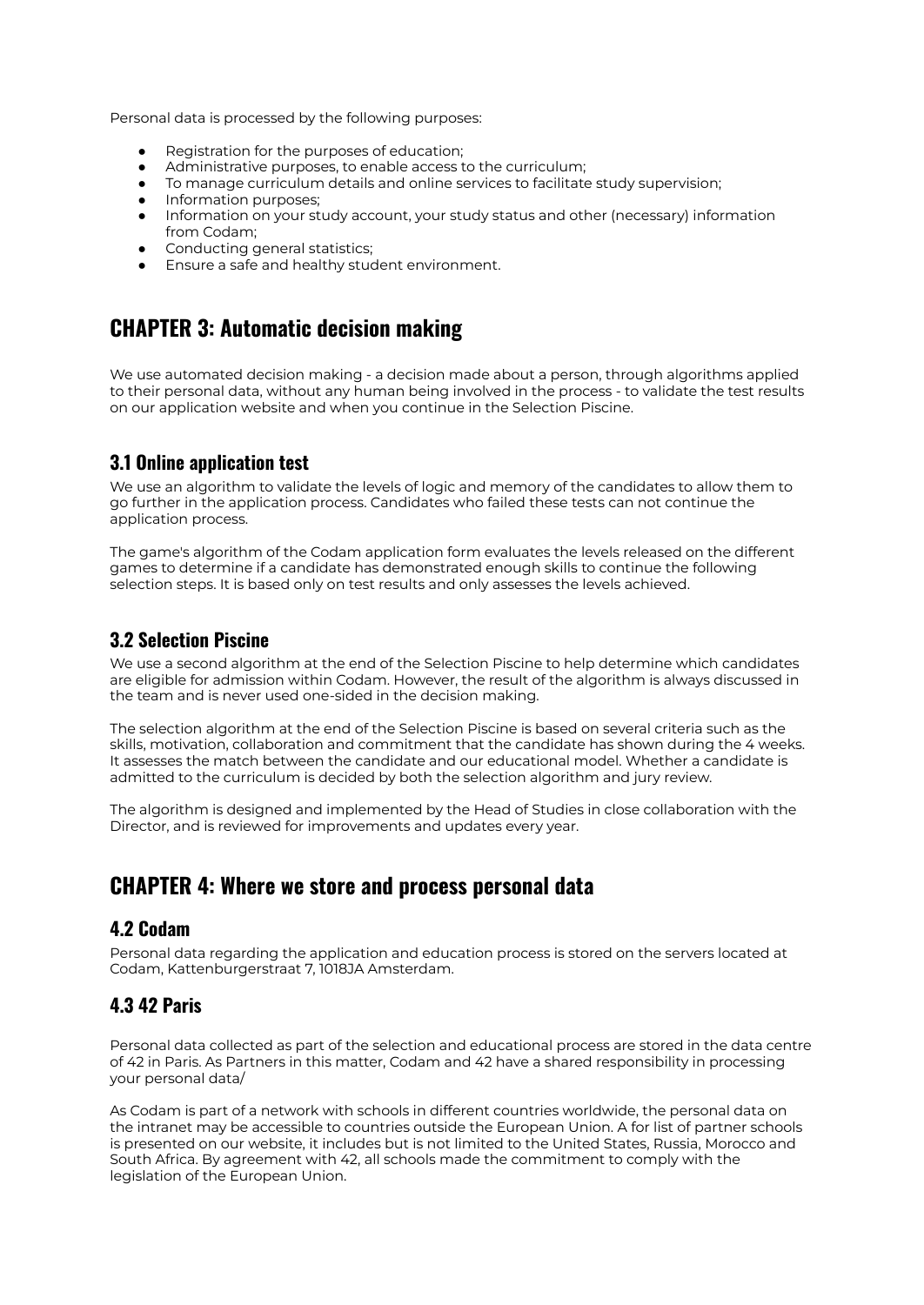42 guarantees that transfer is only made to countries that provide a level of protection equivalent to that guaranteed within the European Union or are governed by binding tools to meet the requirements of the applicable regulations. For more information, we refer to 42's Privacy Statement [here](https://www.42.fr/politique-de-confidentialite/).

#### **4.1 Google Cloud**

Codam is using G Suite services for email and file storage, and signed the Service Level Agreement with Google as part of the paid Business plan. The data are stored on Google Cloud.

[Here](https://privacy.google.com/businesses/compliance/) is more information about how Google Cloud is compliant with the GDPR regulations.

#### **4.4 Other third parties**

We may disclose your personal data to other providers not listed. All third parties shall process your personal data in conformance with a data processing agreement that we will enter into with them. This includes

## **CHAPTER 5: How to access and control your personal data**

#### **5.1. Retention period**

We undertake to keep your personal data only for the time necessary to fulfil the purposes concerned, this varies depending on the type of data and the treatment concerned. Below you will find how long we keep the data.

At the end of this period, and unless you specify otherwise, we will proceed to the deletion of your personal data or their anonymization for statistical purposes.

#### **5.2. Right to access and control your personal data**

Students can access and control their personal data on Codam's Intranet. We have arranged that it is possible to exercise your rights, such as your right to access, update, correct, erase, restrict, object or port personal data, directly on your Intranet profile page.

People subscribed to Codam but who are not yet a student, may request that their data is erased by sending their request to [legal@codam.nl.](mailto:legal@codam.nl)

As part of processing your request, we may ask you for proof of identity to verify accuracy. In any case, we are committed to providing you with an answer within one month, possibly extendable once given the complexity and the number of requests.

You may request that your data be erased, although this is only possible insofar as this allows Codam to continue to fulfil its core business (education). If it is not possible to erase your data, we will pseudonymised or anonymise your personal data to the fullest extent possible.

For all students requested anonymisation, a summary of the data, including identification of the student, level of studies, project marks, as well as partnerships, accreditations, and internships, is stored on a separate and isolated server at 42 Paris. This historical data can only be accessed by 42 Paris upon request by Codam.

#### **5.4. Recordings surveillance videos**

Codam uses video surveillance at site to ensure the safety of our students and visitors, and protect Codam's high value property. The camera's are focussed on the entrance and exit doors.

The live stream is accessible 24/7 by the security guard that is on duty. During nights images are monitored offsite by a service provider with which a data processing agreement is signed.

Recordings are secured and only accessible by the Codam IT Manager and Facilities Manager. Retention period of the tapes is 28 days.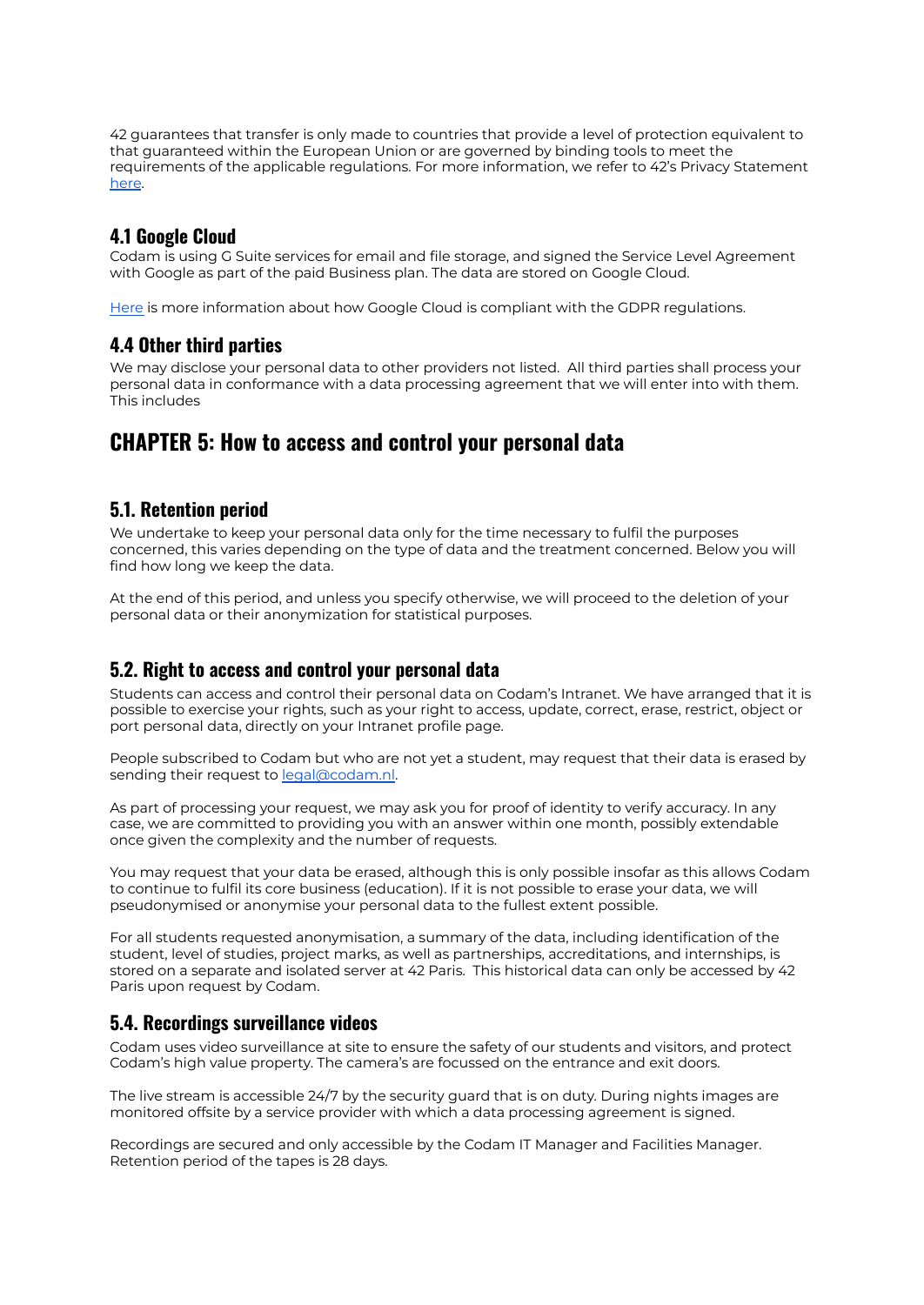#### **5.5. Terminal commands**

Codam collects the terminal command entered in unmodified Zsh shells. The log is secured and only accessible by the Codam IT Manager. It is only accessed in case of a (suspected) security incident. Retention period of the data is 28 days.

## **CHAPTER 6: Keep your personal data safe**

We have taken measures to keep your personal data safe. We have taken appropriate technical and organisational measures to prevent loss or unlawful processing of personal data. For example, staff authorised to view it on the grounds of their role can only view your personal data and a strict policy regarding the creation and renewal of passwords allowing access to personal data.

We have appointed the following recipients of your personal data:

- Codam team: study progress and other study-related data;
- Head of Studies: personal notes impacting your studies;
- Deputy General Manager: all administrative data;
- IT Manager and Facilities Manager: recordings of video surveillance.

Your personal data will not be rented, sold or otherwise shared with or provided to third parties.

# **CHAPTER 7: Cookies**

We store general visitor statistics on our website to analyze our online performance and improve the functionalities. Please find the cookie statement [here](https://www.codam.nl/cookies).

## **CHAPTER 8: Dutch Data Protection Authority**

You also have the right to object to the processing of your personal details. More information regarding your rights can be found on the Dutch Data Protection Authority's website.

You can file a complaint with the Dutch Data Protection Authority about the way Codam processes your personal data.

## **CHAPTER 9: Questions**

Do you have any specific questions or comments about our Privacy Statement based on this information? If so, do not hesitate to get in touch with us ([legal@codam.nl\)](mailto:legal@codam.nl)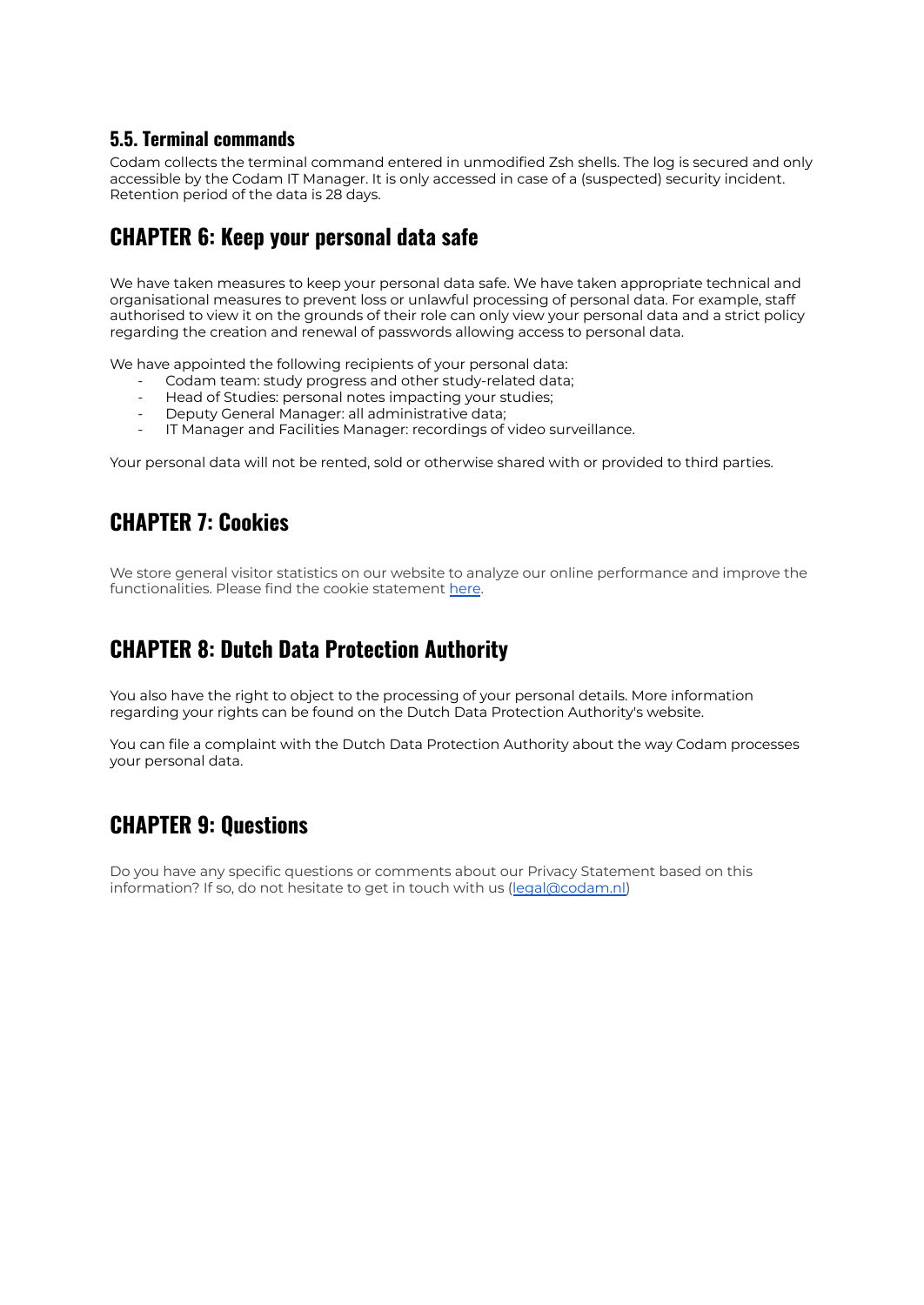# **ANNEX 1: Overview data collection**

|                           | <b>Purpose</b>                                                                                                                | Data involved                                                                                      | <b>Legal basis</b>                                                      | <b>Retention period</b>                                                                                      | <b>Recipient</b>                                                                  |
|---------------------------|-------------------------------------------------------------------------------------------------------------------------------|----------------------------------------------------------------------------------------------------|-------------------------------------------------------------------------|--------------------------------------------------------------------------------------------------------------|-----------------------------------------------------------------------------------|
| Student<br>registration   | Candidate and student<br>registration, test results<br>application website, general<br>statistics                             | Identity data,<br>contact details,<br>emergency<br>contact, test<br>results                        | Execution of<br>the contract.<br>legitimate<br>interest<br>(statistics) | 3 years from the last<br>login to the<br>application site or<br>instantly deleted in<br>case of test failure | Communication<br>Manager, IT Manager,<br>Head of Studies,<br>Director             |
| Student<br>management     | Study progress and results,<br>administrative<br>management, evaluations,<br>informing the community<br>by email              | Identity data,<br>contact details,<br>study data (log,<br>results)                                 | Execution of<br>the contract                                            | 3 year from the last<br>login to the Intranet                                                                | Deputy General<br>Manager, IT Manager,<br><b>Head of Studies</b>                  |
| Assistance<br>Program     | Assess necessity for<br>financial assistance during<br>studies at Codam                                                       | Previous<br>degrees,<br>socio-economic<br>information,<br>financial<br>statements                  | Consent                                                                 | 1 year from the<br>application                                                                               | Deputy General<br>Manager                                                         |
| Internships               | Contact about curriculum<br>follow up, administrative<br>management, evaluations,<br>emails                                   | Identity data<br>and contact<br>information                                                        | Execution of<br>the contract                                            | 3 year from the last<br>login to the Intranet                                                                | Deputy General<br>Manager, IT Manager,<br>Head of Studies.<br>Partnership Manager |
| Events                    | Organizing and<br>communication about<br>events at Codam                                                                      | Identity data,<br>contact<br>information.<br>event data                                            | Execution of<br>the contract                                            | 1 year from the<br>event                                                                                     | Communication<br>Manager, Partnerships<br>Manager, Head of<br><b>Studies</b>      |
| Photo and<br>video        | Photos and videos for<br>promotional means and<br>communication on internal<br>and external channels                          | Photos and<br>videos of<br>students and<br>study<br>environment                                    | Consent                                                                 | Consent is valid for<br>5 years and needs to<br>be renewed                                                   | Communication<br>Manager, Deputy<br>General Manager                               |
| Connection<br>Management  | Assigning and managing<br>access rights, managing<br>registrations on the website<br>and managing connections<br>via Intranet | IP addresses.<br>connection logs                                                                   | Execution of<br>the contract,<br>legitimate<br>interest<br>(statistics) | 1 year                                                                                                       | IT Manager                                                                        |
| Jobs page                 | Managing job offers on<br>Intranet                                                                                            | Identity data,<br>contact details,<br><b>CV</b>                                                    | Execution of<br>the contract                                            | 3 year from the last<br>login to the Intranet                                                                | Head of Studies,<br>Partnerships Manager                                          |
| Alumni                    | Surveys and statistics on<br>graduates, building and<br>maintaining alumni<br>network                                         | Study results,<br>sex, birthdate                                                                   | Consent                                                                 | Withdrawal of<br>consent                                                                                     | Partnerships Manager,<br>Communication<br>Manager, Deputy<br>General Manager      |
| Teaching tools            | Providing and managing<br>teaching tools                                                                                      | Identity data,<br>contact<br>information,<br>account<br>identification,<br>projects and<br>results | Execution of<br>the contract                                            | 3 year from the last<br>login to the Intranet                                                                | Head of Studies                                                                   |
| Executing legal<br>rights | Processing requests<br>regarding personal data                                                                                | Identity data,<br>contact<br>information,                                                          | Legal<br>obligation                                                     | 4 months until after<br>the case is closed                                                                   | Deputy General<br>Manager                                                         |